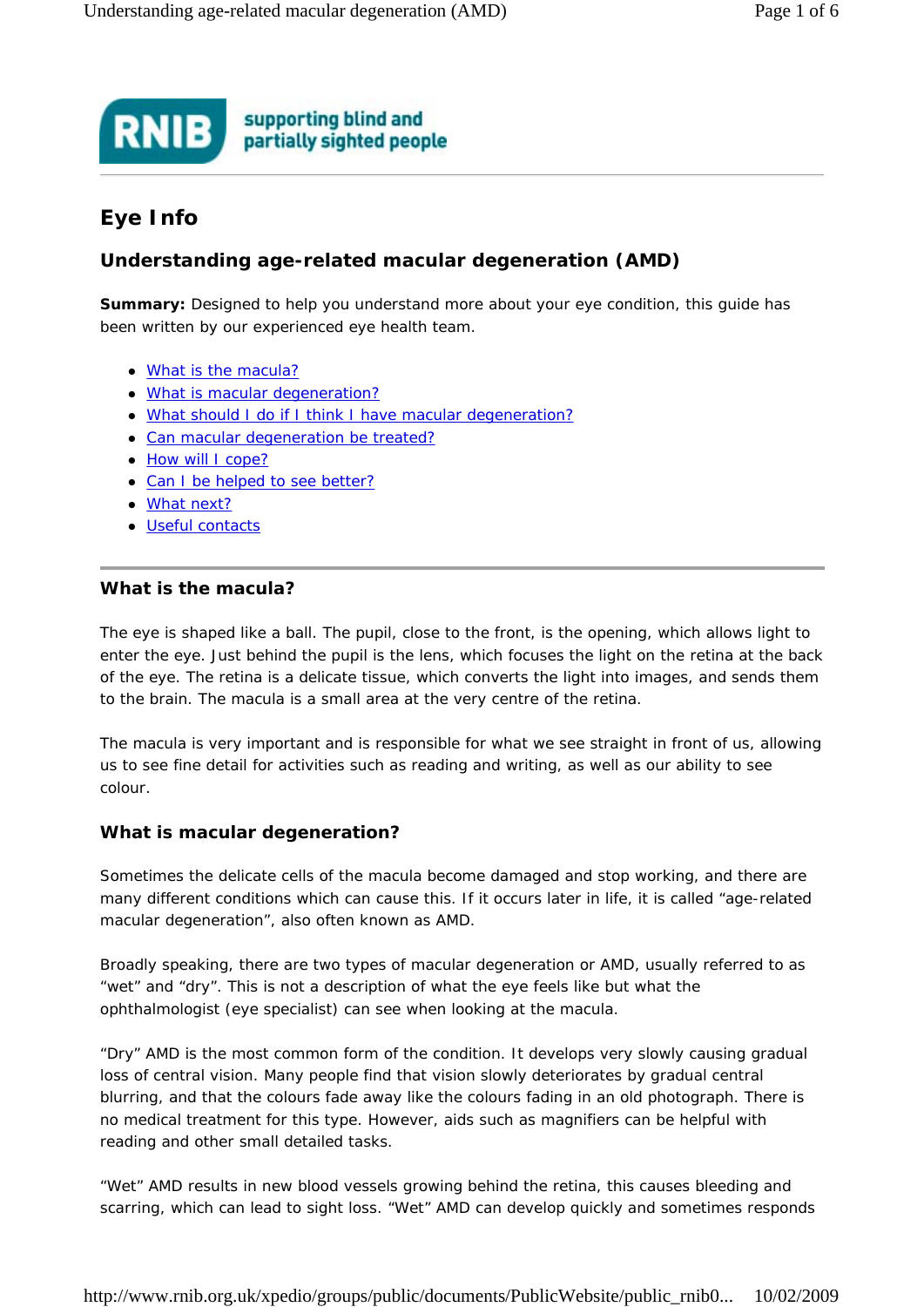to treatment in the early stages. It accounts for about 10 per cent of all people with AMD.

Both "wet" and "dry" AMD usually involve both eyes, although one may be affected long before the other. This sometimes makes the condition difficult to notice at first because the sight in the "good" eye is compensating for the loss of sight in the affected eye. You cannot wear out your sight, so do not be afraid to continue to use the "good" eye as normal.

#### **And now the good news**

AMD is not painful, and almost never leads to total blindness. It is the most common cause of poor sight in people over 60 but very rarely leads to complete sight loss because only the central vision is affected. This means that almost everyone with AMD will have enough side (or peripheral) vision to get around and keep his or her independence.

### **What causes AMD?**

At the moment the exact cause for AMD is not known. However there are a number of risk factors which have been identified.

**Age** – AMD is an age related condition so growing older makes the condition more likely.

**Gender** – Women seem more likely to develop macular degeneration than men.

**Genetics** – There appear to be a number of genes which can be passed through families which may have an impact on whether someone develops AMD or not.

**Smoking** – Smoking has been linked by a number of studies to the development of AMD. It has also been shown that stopping smoking can reduce the risk of AMD developing.

**Sunlight** – Some research suggests that lifetime exposure to sunlight may affect the retina. It is a good idea to wear sunglasses to protect the eyes.

**Nutrition** – Research suggests some vitamins and minerals can help protect against AMD.

Although nothing can be done about age, gender and the genes we inherit, it is possible to control the other more environmental factors that seem to be linked to AMD. Protecting your eyes from the sun, eating a well balanced diet with plenty of fresh fruits and vegetables and stopping smoking may all help to delay the progress of AMD.

#### **What are the symptoms?**

In the early stages your central vision may be blurred or distorted, with objects looking an unusual size or shape and straight lines appearing wavy or fuzzy. This may happen quickly or develop over several months. You may be very sensitive to light or actually see lights, shapes and colours that are not there. This may cause occasional discomfort. AMD is not painful.

Because AMD affects the centre of the retina, people with the advanced condition will often notice a blank patch or dark spot in the centre of their sight. This makes reading, writing and recognising small objects or faces very difficult.

## **What should I do if I think I have macular degeneration?**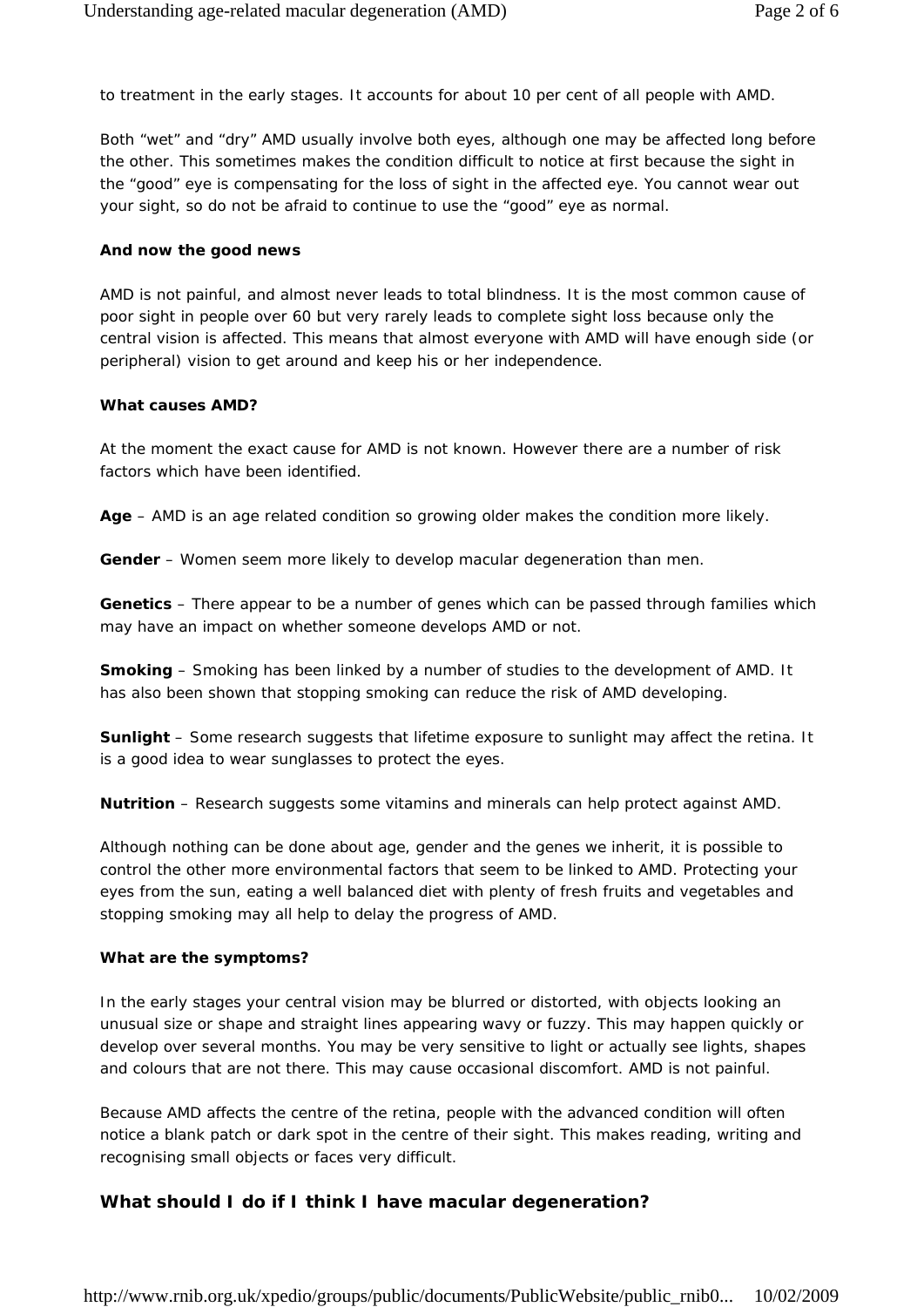If you suspect that you may have AMD but there are no sudden symptoms, you should see your optometrist (optician) or family doctor (GP) who will refer you to an eye specialist. If there is a rapid change in vision, you should consult your doctor or hospital's Accident and Emergency department immediately.

If you have AMD in one eye, and you start getting sudden symptoms in your other eye, then you should go to your hospital or ask your GP to arrange an emergency appointment, as soon as possible. This will ensure that you get treatment within a few days.

#### **What does an eye examination involve?**

First, there will be an assessment of your vision in both eyes. Then you will be given eye drops, which enlarge your pupil so that the eye specialist can look into your eye. The drops take about 30 minutes to work although their effect may last for several hours. Your vision will become blurred for a while and your eyes will become sensitive to light, but this is nothing to worry about. Many patients with AMD do not meet the visual requirements for driving and it is certainly preferable that you do not drive to the hospital for this examination. It would be helpful if someone can come with you to help you home.

#### **What is fluorescein angiography?**

In some cases your eye specialist may decide that a fluorescein angiogram will also be needed. This involves taking a rapid series of photographs of your retina with bright flashes of blue light. These photographs give an accurate map of the changes occurring in the macula and help your eye specialist to decide what is the best treatment for you.

For the angiogram you will be given a small injection of special dye in your arm which then travels through your blood stream to your eye. This is not painful but you may feel a bit sick. There are few side effects, although some people find that they are dazzled for a while afterwards.

You may also notice that the injection has left your skin with a faint yellow tinge from the fluorescein dye but this soon passes into your urine. The angiogram helps the ophthalmologist decide what type of AMD is affecting your sight and what can be done to help.

## **Can macular degeneration be treated? Photodynamic therapy**

If you have "wet" AMD affecting the middle of the macula, in some cases, photodynamic therapy (PDT) is possible. This treatment involves infusing a light sensitive drug through your blood stream similar to a fluorescein angiogram. This drug is able to identify the new blood vessels, growing in the wrong place behind the retina, that form with "wet" AMD.

A "cold laser" is then shone into the eye which activates the drug stopping the new blood vessels from growing and helping to prevent them causing too much damage to the macular area. This treatment is available on the NHS and has been shown to be effective for many people with "wet" AMD. It can help stop the "wet" AMD progressing to its worst stages though more than one treatment may be needed. However, PDT does not work in all types of wet AMD. Your specialist will advise you.

#### **Are any other treatments available for "wet" AMD?**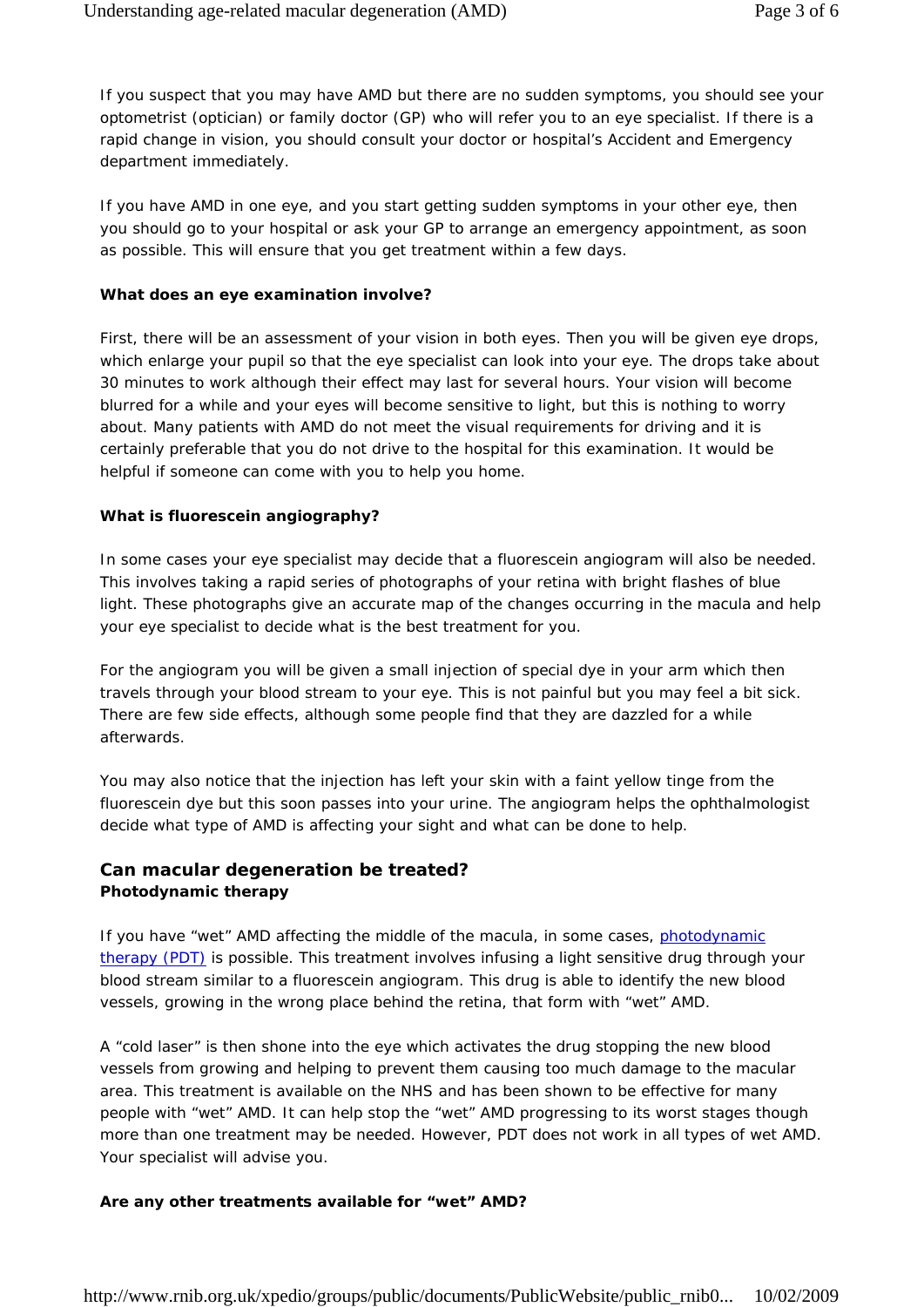### **Anti vascular endothelial growth factor (anti-VEGF) treatment**

Anti-VEGF treatment is now available on the NHS for "wet" type macular degeneration. This treatment involves an injection into the vitreous jelly inside the eye. Anti-VEGF treatments stop new blood vessels from growing by acting on a protein which is released as these vessels develop. If given at the right time anti-VEGF treatments can stop sight getting worse and in some cases improve sight that has already been lost.

The drugs are given by injection into the eye over a period of months, usually starting with three injections over 12 weeks. If your ophthalmologist is happy with the effect of the treatment then they may decide to wait for a period of time before giving more. The injection is given in an operating theatre or a clean room. You will be given anesthetic eye drops and an antibiotic drop to help prevent infection. The injection itself shouldn't be painful though your eye may be slightly sore afterwards when the anesthetic wears off. Because the injection enters the jelly of your eye there is a chance that the pressure inside your eye may rise, so the specialist will check to see that this has not occurred shortly after the injection is given. Sight in the eye may be blurry for a while, because your pupil will have been dilated and you may see swirls in your vision for a few days.

The main complications of this treatment have found to be raised eye pressure, retinal detachment and eye infections; however, all these complications occur only in a small number of people and there are treatments available to deal with them. See our page on anti-VEGF treatment.

#### **What can be done to help with "dry" AMD?**

At the moment there aren't any medical treatments for "dry" AMD. There is some research which suggests that vitamin supplements can help slow down the progression of "dry" AMD. They do not restore sight, but they may have a preventative role to play. See our page on nutrition and the eye.

#### **How will I cope?**

A natural reaction to being diagnosed with AMD is to feel upset or worried about the future. Adjusting to any major change in life can feel difficult, so you may need some support especially at first.

If you would like to talk things over with someone outside your circle of friends or family, support is available. You can contact the RNIB Helpline on 0845 766 9999 or email helpline@rnib.org.uk to ask about emotional support services, or you could talk to someone from your local society for people with sight loss. Your family doctor or social worker may also be able to help you find a counsellor if you feel that would be helpful.

The Macular Disease Society has local groups and a telephone counselling service. Talking about and sharing experiences can be a good way of learning to cope with feelings and problems that other people with the same condition may also have come across before.

## **Can I be helped to see better?**

Don't be discouraged – you can be helped to see many of the things you used to by making the best use of your remaining sight. This means learning to use your side (or peripheral) vision.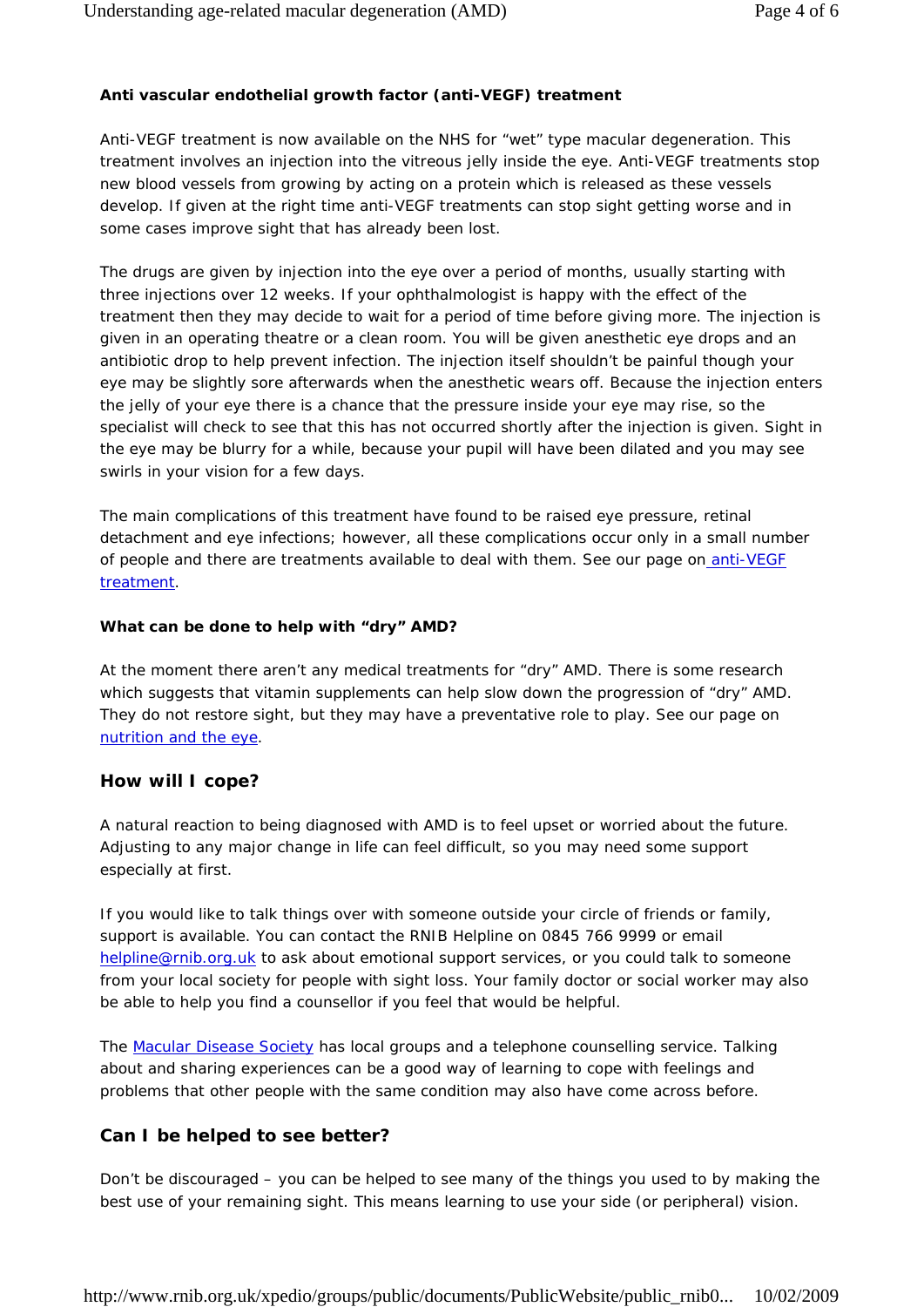Low vision services can help you find the best magnifiers for you.

They can also give advice and training on the many ways, often quite simple, in which you can make the most of your remaining sight. Ask your eye specialist, optometrist (optician), GP, social worker or local society for people with sight loss about how to get referred to a low vision service near you.

For more information about how to make the most of your eyesight, see our page See for yourself - make the most of your sight.

#### **What next? Talk to someone**

The RNIB Helpline can:

- put you in touch with an RNIB specialist advice service such as welfare benefits and rights, education, employment, legal rights, emotional support, daily living help and residential care
- send you free information and leaflets
- give you details of support groups and services in your area.

Call us Monday to Friday 9.00 am – 5.00 pm on 0845 766 9999 or 020 7388 2525 (some callers may find it cheaper to call a landline, so we have detailed both 08 prefixed numbers and landline equivalents where available).

Unfortunately, RNIB can only answer email enquiries from the UK. But you may find an organisation for people with poor sight in your country through our agencies database.

#### **Get information**

New research finds that the link between smoking and AMD is now as strong as the link between smoking and lung cancer. RNIB's campaign warns about the links between smoking and sight loss.

RNIB's guide to Adapting to sight loss offers ideas for people with sight problems on making life easier and ways of getting the most out of life.

You may also find the following useful:

- Find a Low Vision or Hospital Information service near you
- Learning
- Employment
- Friends and Family.

## **Useful contacts**

Royal National Institute of Blind People 105 Judd Street, London WC1H 9NE Telephone: 0845 766 9999 Email: helpline@rnib.org.uk RNIB Helpline offers information, support and advice for anyone with a sight problem.